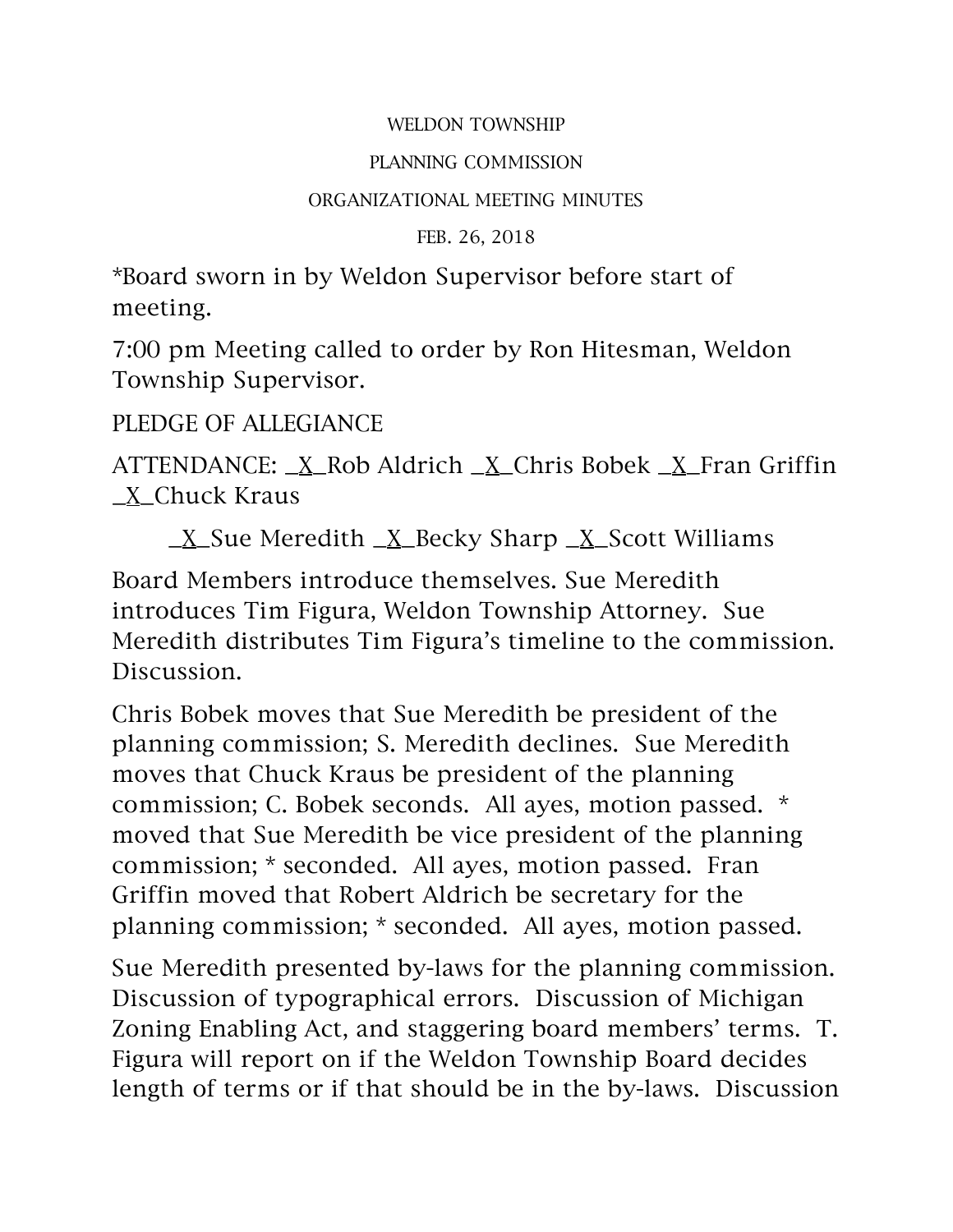of what represents a quorum. By-laws will be amended in the future to include quorum language. Discussion of appointing a committee to amend the by-laws. By-laws Review Committee will be Sue Meredith, Becky Sharp and Fran Griffin. They will report recommendations at the next board meeting. Rob Aldrich moves to accept by-laws, with corrections; Fran Griffin seconds. Discussion. All ayes, motion passed.

Discussion of adopting Master Plan and Zoning Ordinance. Sue Meredith and Fran Griffin will adjust Joint Planning Commission Zoning Ordinance, changing all references from JPC to Weldon Township, and altering the map to indicate Weldon Township. Fran Griffin moves that she and Sue Meredith will adjust and submit as a recommendation the interim zoning ordinance to the Weldon Township Board; C. Bobek seconds. All ayes, motion passed. Master plan can be adopted at a later time.

Discussion of fee schedule.

Discussion of budget to give to Weldon Township for their Budget workshop and hearing in March. C. Bobek moves to ask the board for \$10,000 for the planning commission's budget for the year; B. Sharp seconds. Discussion. All ayes, motion passed.

Discussion of need to look for a Planning/Zoning firm to assist this Commission with regulations as they change. T. Figura will check if there is a requirement to accept bids and contact C. Kraus. S. Meredith will contact LEIA company for their recommendations.

Discussion of need for a zoning administrator. R. Aldrich moves to appoint Craig Meredith as zoning administrator; C. Bobek seconds. Discussion. R. Aldrich amends his motion to